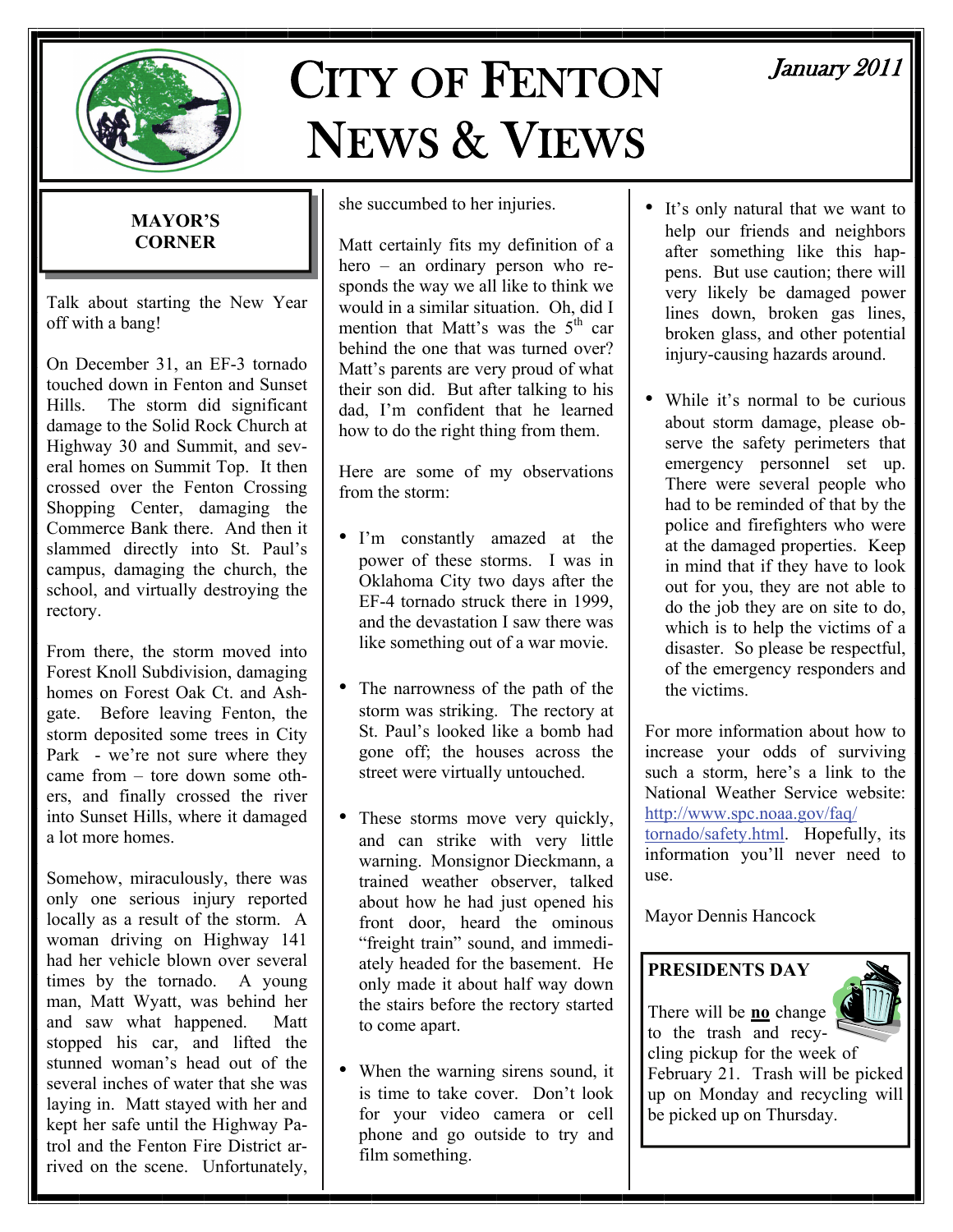# **APRIL 2011 GENERAL ELECTION INFORMATION**

The City of Fenton will hold its annual General Election on **Tuesday, April 5, 2011**. Filing for elective office closed on Tuesday, January 18. Voters will elect a Mayor, Collector and four Aldermen, one each from the City's four Wards, for two year terms. The following is a list of candidates, as of January 14, that will appear on the ballot in the order they filed:

# **MAYOR**

Carol Brennan 2 Treecrest Court

Dennis J. Hancock 29 Sennawood Drive

# **COLLECTOR**

No one has filed for this position as of Friday, January 14

### **WARD 1**

Paul Seemayer 22 Elderwood Court

### **WARD 2**

Joe Maurath 1350 Larkin Williams Road

# **WARD 3**

Chris Clauss 886 San Sebastian Drive

### **WARD 4**

James Mauller 1500 Bowles Avenue

Note: *March 9* is the last day to register to vote or change voter registration, prior to the April 5 election. For sign up information contact the Board of Election at (314) 615-1800.

#### Page 2 **FENTON NEWS & VIEWS** January 2011

**PLANNING & ZONING COMMISSION WILL NOT MEET IN FEBRUARY** 

# **COUNTY OLDER RESIDENT PROGRAMS**

County Older Resident Program (CORP) provides a variety of programs, services, and volunteer opportunities for St. Louis County residents age 60 and over. Most programs and services are free of charge, however, donations are accepted for all services.

Neighbor Driving Neighbor - volunteers drives using their own vehicles transport older adults to and from medical appointments and other essential business. Donations accepted.

Care Calls - volunteers call homebound older adults regularly to check on the well being or visit an older adult in their home to chat, read, play a game or be a friend.

Caregiver to Caregiver - trained volunteers visit with homebound elderly so primary caregivers can take a break.

Caring Connections - volunteers will recognize birthdays, do minor home chores or help with special projects in the homes of older adults.

Legal Assistance - volunteer attorneys prepare simple wills, quick claim deeds, guardianships and other legal documents.

Tax Assistance - trained volunteers prepare state and federal tax forms in season and provide year-round assistance with the Missouri Property Tax Rebate (Circuit Breaker).

Caring Shoppers - assist older adults with their shopping needs.

Forms Assistance - trained volunteers

#### help complete medical and insurance claim forms.

Home Care & Repair - referrals to skilled workers for help with minor home repairs and in-home services (fees negotiated between customer and worker). Free locks and smoke detectors available for low income customers.

For more information contact CORP Coordinator Pam Kettler at (636) 529-0018.

# **2011 BUDGET**

The Budget for Fiscal Year 2011 was approved at the December 21, 2010 Board of Aldermen meeting. The approved 2011 Budget is available on the City's website [\(www.fentonmo.org](http://www.fentonmo.org)) for citizens to download and review. The Budget will require that you have Adobe Reader installed on your computer as the file is in PDF format.

Please contact Finance Director Art DeWitt at (636) 343-2080, ext. 1106, if you have any questions regarding the Budget.

**FENTON AREA CHAMBER OF COMMERCE**  *BEACH BLAST*  **15th ANNUAL DINNER AUCTION** 

The Fenton Area Chamber of Commerce will be hosting their 15th Annual Dinner Auction at Orlando Gardens, 4300 Hoffmeister Avenue on Friday, February 11, 2011. Tickets are \$50/person or \$450/ Table of 10. Donations, sponsorships and advertising opportunities are available through the Chamber office (636) 717-0200 at this time. *(Continued on page 3)*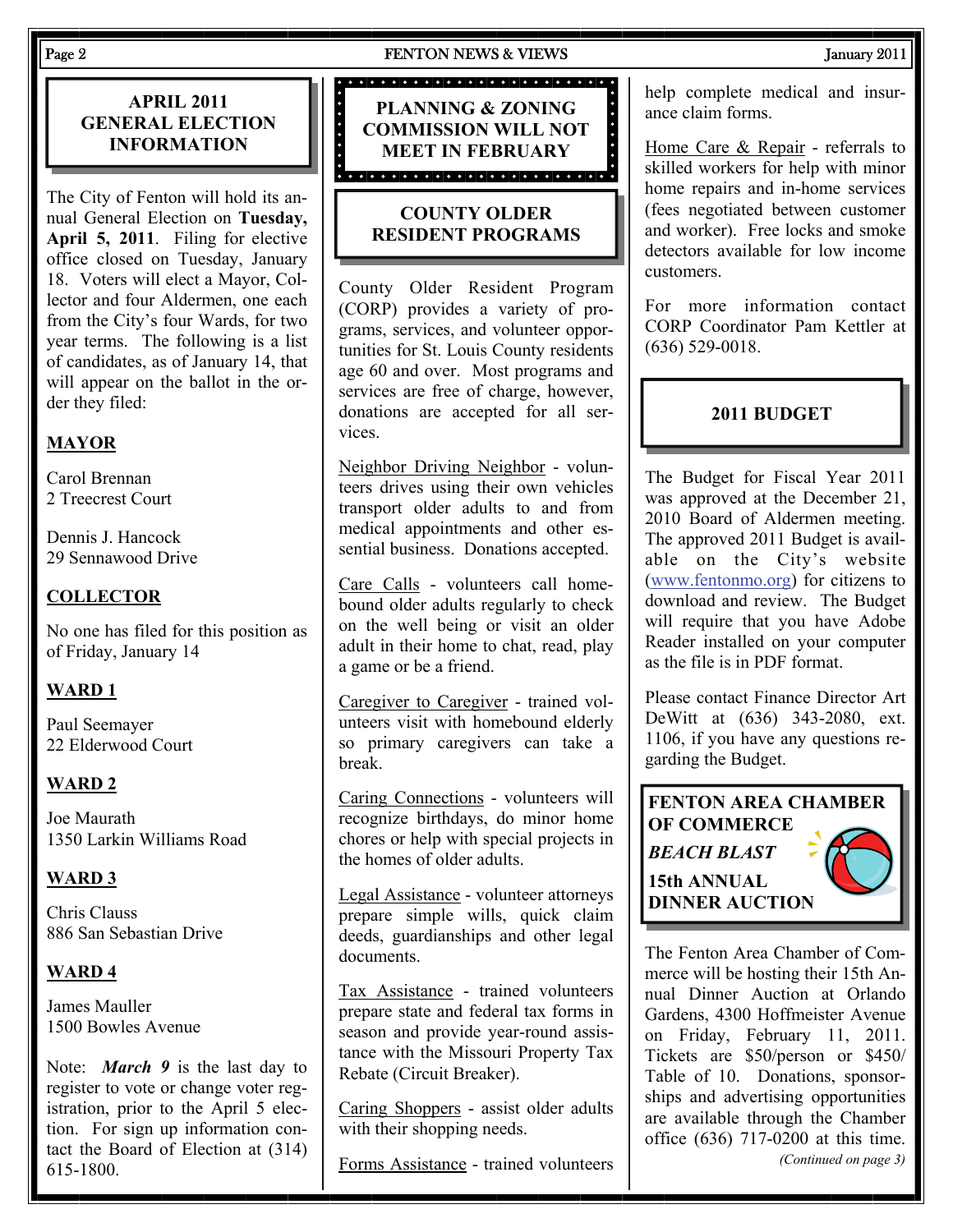#### Page 3 **FENTON NEWS & VIEWS FENTON NEWS 1** January 2011

*Fenton Area Chamber of Commerce Beach Blast—Annual Dinner Auction (Continued from page 2)* 

Funds raised help us give thousands of dollars to our area students through our Scholarship program and help with the cost of running an ever growing Chamber.

Check with your high school counselor for an application packet or stop by the Chamber office inside the Fenton location of Maryville University—964 S. Highway Drive, Monday-Friday, 9:00 a.m.—5:00 p.m.

The Fenton Area Chamber of Commerce is a non-profit organization promoting area businesses. *Due to the events popularity, we have outgrown Fenton banquet facilities.*



*For information on these programs, including fees and times, check out a copy of the "Beacon".* 

#### **LOSE TO WIN CHALLENGE**

Want to get in shape for 2011? Then here is a contest for you! The



7th annual "Lose To Win Challenge" is back and better than ever. Whoever loses the highest body

weight percentage during the contest will win a free membership to RiverChase. Discounts on personal training during the contest.

*Household Contest:* This contest is for two people who live in the same household. The Household Challenge begins February 7.

*Individual Contest:* This contest is

for individuals. The Individual Challenge begins February 14.

#### **WATER AEROBICS**

Many classes to choose from, including *Water Pilates*, *Aquacise, Total Body Workout*, *Joints in Motion*, and



*Aqua Zumba*. Next session begins the week of February 14, but you don't have to

wait until then, come join the current session today. Contact RiverChase at (636) 343-0067 for class times and prices.

#### **SPECIAL NEEDS SWIMMING LESSONS**

Swimming lessons for ages 3-16, are geared toward each indi- $\bullet$ <sup> $\bullet$ </sup> vidual's needs. The lessons will be held in a small group setting with



low child-to-instructor ratio in our indoor heated pool. Classes are held Tuesday evenings at 6:05 p.m. and the next session begins on February 22.

#### **ADULT SWIM LESSONS**

Interested in learning how to swim or need help with strokes? Those 16 and older can join the next session that begins on February 22. Lessons are held at 6:45 p.m. on Tuesday evenings.

#### **SWIM LESSONS**



Swim lessons begin again soon: **Tuesday and Thursday** evenings and Saturday morning lessons are available. The next ses-

sion begins the week of February 22.

### **PRIVATE SWIM LESSONS**

Private and semi-private lessons are available. Times, schedules, and instructors can be scheduled to fit your needs. Call (636) 343-0067 for more information.

### **PARENT TOT SWIM CLASS**

This is an interactive class for parents

and tots, ages 6 months to 3 years of age. The next session begins the

week of February 22. Classes are available Tuesday or Thursday evenings and Saturday mornings.



#### **SCHOOL'S OUT OPEN SWIM**

Are you looking for something fun

to do on your days off school? The indoor pool will open at 12:00 noon on Monday, January 17 and Monday, February 21 to provide lots of fun and excitement. Day

fees apply without membership.

#### **COMMUNITY INDOOR GARAGE SALE**

Get rid of all the extra items sitting in your basement! Let RiverChase provide the space and join us for our community indoor garage sale on **Saturday, February 19, 2011,** 

**9:00 a.m. - 1:00 p.m.** Anyone 16 and over can reserve a 6ft. x 3ft. table and sell anything from toys to crafts. The event is open to the public for



free. Food will not be permitted for sale. There will be plenty of promotion around the City prior to the event. Call Kate at RiverChase at (636) 343-0067 or by email, [kbuemi@fentonmo.org](mailto:kbuemi@fentonmo.org).

*For information on all programs (including fees and times), contact RiverChase of Fenton at (636) 343 -0067. You can also check out the Beacon at [www.fentonmo.org](http://www.fentonmo.org).*



City offices will be closed Monday, February 21, 2011 for **Presidents Day** 

**RiverChase** will be open from 5:30 a.m. - 9:00 p.m.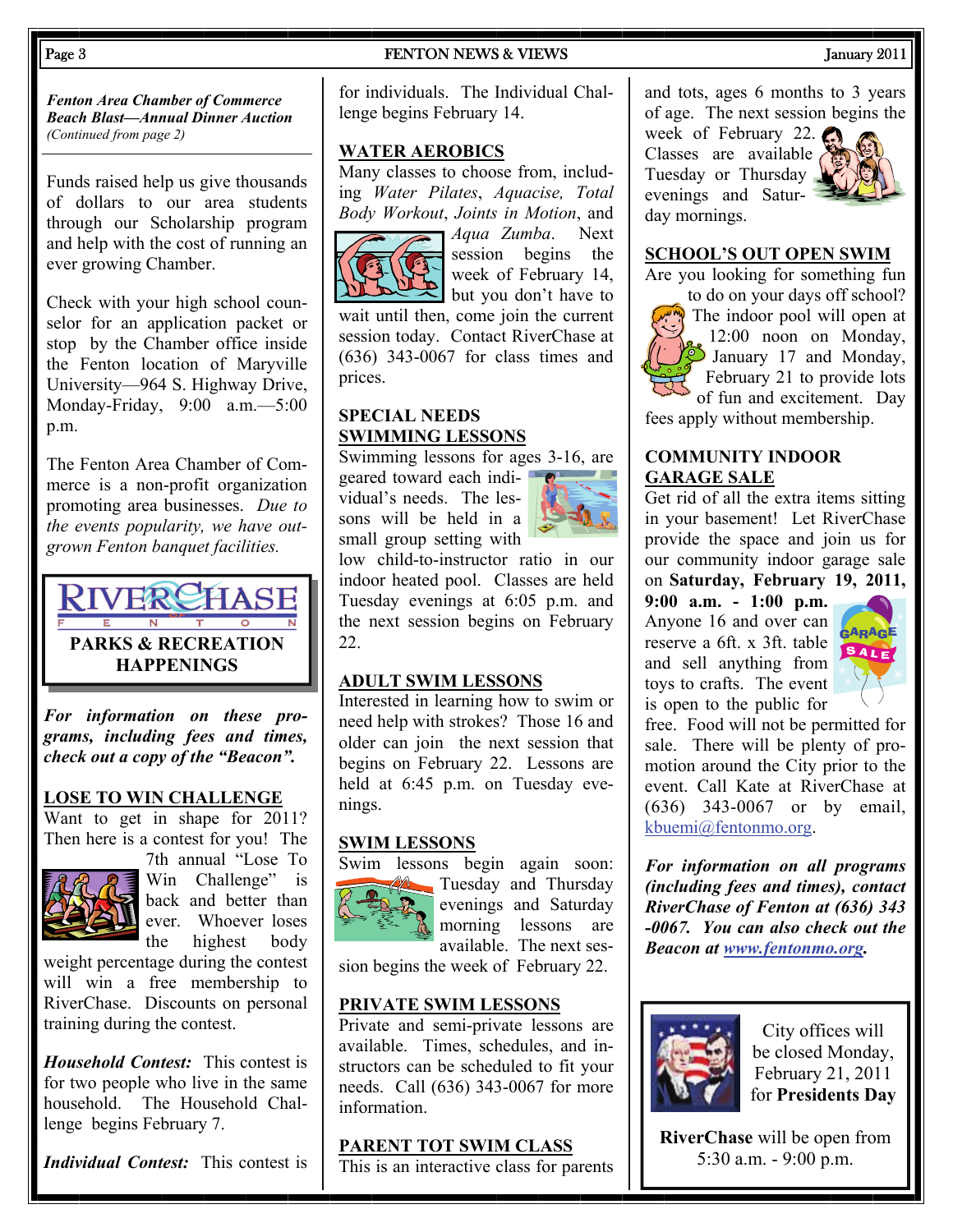### **ST. LOUIS COUNTY POLICE—FENTON PRECINCT UPDATE**



# **6TH ANNUAL TRIVIA NIGHT & SILENT AUCTION**

All proceeds benefit the *St. Louis County Police Explorer Post 9774*.

**Saturday, February 5, 2011 6:30 P.M. \$10 per person #1 Meramec Bluffs—Meramec Bluffs Lutheran Senior Services**  (at the intersection of Vance and Sulphur Springs)

Soda and snacks will be provided. Please feel free to bring additional food for your table. Tables up to 10 person permitted.

The Police Explorers are young adults who are interested and par-



ticipate in law enforcement activities. They assist the department and the community with their volunteer

efforts. They are a not for profit organization and this event will help fund their activities.

For reservations or questions contact Police Officer Dusty Poncin at [dponcin@stlouisco.com](mailto:dponcin@stlouisco.com) or Police Officer Kyle Jahns at [kjahns@stlouisco.com](mailto:kjahns@stlouisco.com) or call (314) 615-0715.

### **CITIZENS POLICE ACADEMY**

The St. Louis County Police Department, Fenton and West County Precincts, will sponsor a "Citizen Police Academy". The academy will begin on Wednesday, February 16, 2011. It will run for eight (8) consecutive Wednesdays, with graduation on April 6, 2011. Classes will be from 7:00 - 9:00 p.m.

#### Page 4 **FENTON NEWS & VIEWS** 3 January 2011

The academy will be held in the conference room of the *West County Precinct*, located at 232 Vance Road. The precinct station is located just 1/2 miles west of Highway 141 on Vance Road.

The Citizens Police Academy is a

great opportunity to gain personal knowledge and **IIII** experience in how actual police officers patrol their beats, conduct traffic stops



and investigate crime. Law enforcement professionals in the fields of Homicide, Robbery, Burglary, Drug Enforcement, Tactical Operations, Fraud and the Crime Scene Unit instruct classes.

The Citizens Police Academy is open to all St. Louis County residents and is free of charge. Advanced registration is required and seating is limited. For additional information or to reserve a seat, contact Officer Aaron Dilks at (636) 349-8120 or Officer Vincent Bazzoni at (314) 615-0700.

**Neighborhood Policing Officer (636) 343-2080 P.O. Aaron Dilks-Ext. 1123** 

> **Precinct Phone (636) 349-8120**

# **GED® PREP & MORE, ONLINE CLASS, LITERACY VOLUNTEER TRAINING**

 "GED® Prep & More" adult education classes, offered by Rockwood Adult Education & Literacy, have started in Fenton on Tuesdays and Thursdays, 9:00 a.m. to noon at the Maryville Southwest Campus, Room 108, 964 South Highway Drive. Classes will also be held Mondays and Wednesdays, 6:00 to 8:30 p.m. at Rockwood Summit High School, Room 113, 1780 Hawkins Road, Fenton. Students may attend any day or days and need not live in the Rockwood school district to attend classes. Enrolled students are eligible to join  $GED_{\mathcal{R}}$  OnlineClass where they can study according to their own schedule, day or night. Adult classes will run through May 20, 2011.

In addition, volunteers are needed to become Literacy Tutors for the adult classes. A Literacy Volunteer Training will be held January 13, 2011. To become a Literacy Volunteer, call (636) 733-2162.

Rockwood also offers classes for adult speakers of other languages. For more information about Rockwood Adult Education & Literacy classes, call (636) 733-2161.



# **FENTON HISTORICAL SOCIETY**

It may be Winter outside and, you may be snuggling under that fuzzy blanket, but Spring is alive and well at the Fenton Historical Society. We are busy making plans for our —

> **Annual Spring Luncheon and Antique Appraisal**

**Saturday, April 30, 2011 Sunset Lakes Banquet Center Time: 12:30 p.m. Cost: \$15.00** 

Do you have any antiques or items in your family you've always wondered about? Each person is allowed to bring two (2) items for a free appraisal.

Mark your calendars. Tickets will be available soon. If you would like to be placed on our contact list, please call (636) 326-0808 or (636) 343-4186.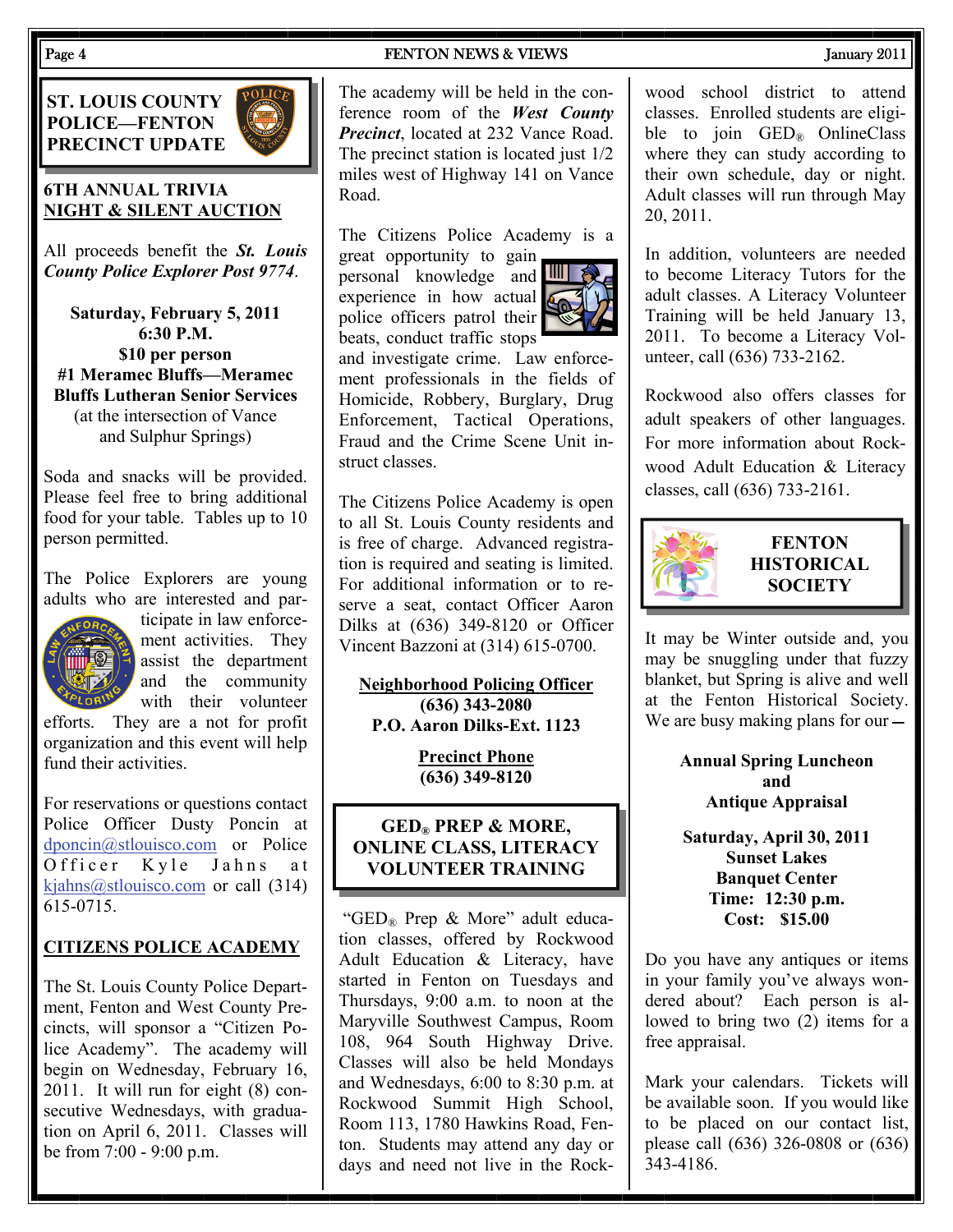#### Page 5 **FENTON NEWS & VIEWS** FENTON NEWS 30 11

ลีก ซีเรีย เมื่อง<br>พี่เรีย ซีเรีย เมื่อง เมื่อง ซีเรีย เมื่อง เมื่อง เมื่อง เมื่อง เมื่อง เมื่อง เมื่อง เมื่อง เมื่อง เมื่อง เมื่ **※Did you know ...** Shoveling ※  $\frac{1}{2}$  snow by hand can burn ap- $\frac{1}{2}$ proximately 400 calories per  $\frac{1}{2}$  $\frac{100}{100}$  hour. But be careful, as there are many risks that can accom- $\frac{2}{36}$ pany snow shoveling. Some tips to remember:

- 1) This is hard work; can your body handle it? If you have heart problems maybe<sup>®</sup> you should skip this one and pay the neighbor kid.
- 2) Stretch. Ease in to the chore. Keep your muscles warm by dressing appropriately.
- 3) Split up the chore. Work 10 minutes, take a break by going inside; hydrate and stretch for 5 minutes. Then return to shoveling snow for another 10 minutes.
- 4) Use good lifting techniques, try to push the snow off the concrete.
- 5) Spend an extra \$10 and get a good snow shovel.
- 6) Falling on ice hurts; wear shoes with good traction.

**Finally, what are you doing with this snow?** Piling snow. in the street for the City plow  $\frac{36}{25}$ to take away on the next round should not be an option. Cars traveling on your road are not. expecting sporadic mounds of  $\frac{20}{36}$  snow in the roadway. The  $\frac{20}{36}$ **\*streets** are already slick mak-\* **\***ing it difficult to stop. If a ve-\* **Whicle strikes your mound of W**  $\ddot{\ddot{\mathcal{R}}}$  snow it easily could cause damage to the low bumpers or  $\frac{1}{2}$  cause undercarriage damage.  $B$ e considerate.

**A**Have a safe winter.

સ્કૂફિત એફ્ટ્રીક એફ્ટ્રીક અર્થુટિવ કે અને આ અને આ અને આ અને આ અને આ અને આ અને આ અને આ અને આ અને આ અને આ અને અન<br>સ્કૂફિત એફ્ટ્રીક એફ્ટ્રીક અને આ અને આ અને આ અને આ અને આ અને આ અને આ અને આ અને આ અને આ અને આ અને આ અને આ અને અન

# **BE SNOW READY**



With winter weather here, your cooperation and assistance is needed during snow emergencies.

In order to facilitate efficient and total clearing of pavement when snow advisories are announced or as snow begins to fall, please refrain from parking vehicles in the street. This is particularly important in cul-de-sacs and areas with narrow streets.

Winter

**DECISIONS FROM THE DECEMBER 21 BOARD OF ALDERMEN MEETING** 

# *Decisions*



- $\checkmark$  Approved, with conditions, a petition by HAD Architects for the Site Plan of proposed exterior modifications to an existing 30,000 square-foot (+/-) tenant space located at 2509 Cassens Drive. The parcel is addressed as 2501 Cassens Drive and is zoned "IP-1" Industrial Park-Light, Medium, Industry, Distribution, Assembly Warehousing District.
- $\checkmark$  Approved a Liquor License by Mid River Restaurants, LLC d/b/a Applebee's Neighborhood Grill and Bar, 673 Gravois Bluffs Blvd. Contingent upon the completion of the sale, submission of proof of change of ownership, issuance of an occupancy permit for the new owner and compliance with all other ordinance requirements.
- $\checkmark$  Declared two (2) pool tables as surplus property.
- $\checkmark$  Accepted the RiverChase Audit Report as submitted by Botz, Deal & Company, P.C.
- $\checkmark$  Approved retention of Eyemed Vision Care for the year 2011 with no increase in premiums for voluntary vision insurance for City employees.
- $\checkmark$  Approved the current daily allowance rate to remain the same through 2011.
- $\checkmark$  Approved a zero percent increase in COLA for 2011.
- $\checkmark$  Approved, with conditions, a petition by Neighbors Credit Union for a Site Plan of a proposed 3,000 square-foot (+/-) financial institution building at 610 and 622 Gravois Road. The properties are zoned "OT-2" Olde Towne Family Entertainment/ Commercial Zone District.

### *Ordinances*



**#3169** Approves a Special Use Permit petitioned by Neighbors Credit Union to operate a Drive-Through Facility at 610 and 622 Gravois Road.

**#3170** Approves a Special Use Permit petitioned by T-Mobile to add three (3) antennas on an existing telecommunications tower and a supporting ground equipment cabinet at 2229 Cassens Drive.

**#3171** Approves an Agreement with Lifeguards Unlimited, Inc. for Aquatic Services at RiverChase.

### *Resolutions*

**R10-12** Approves the 2011 Budget for the City of Fenton, Missouri.